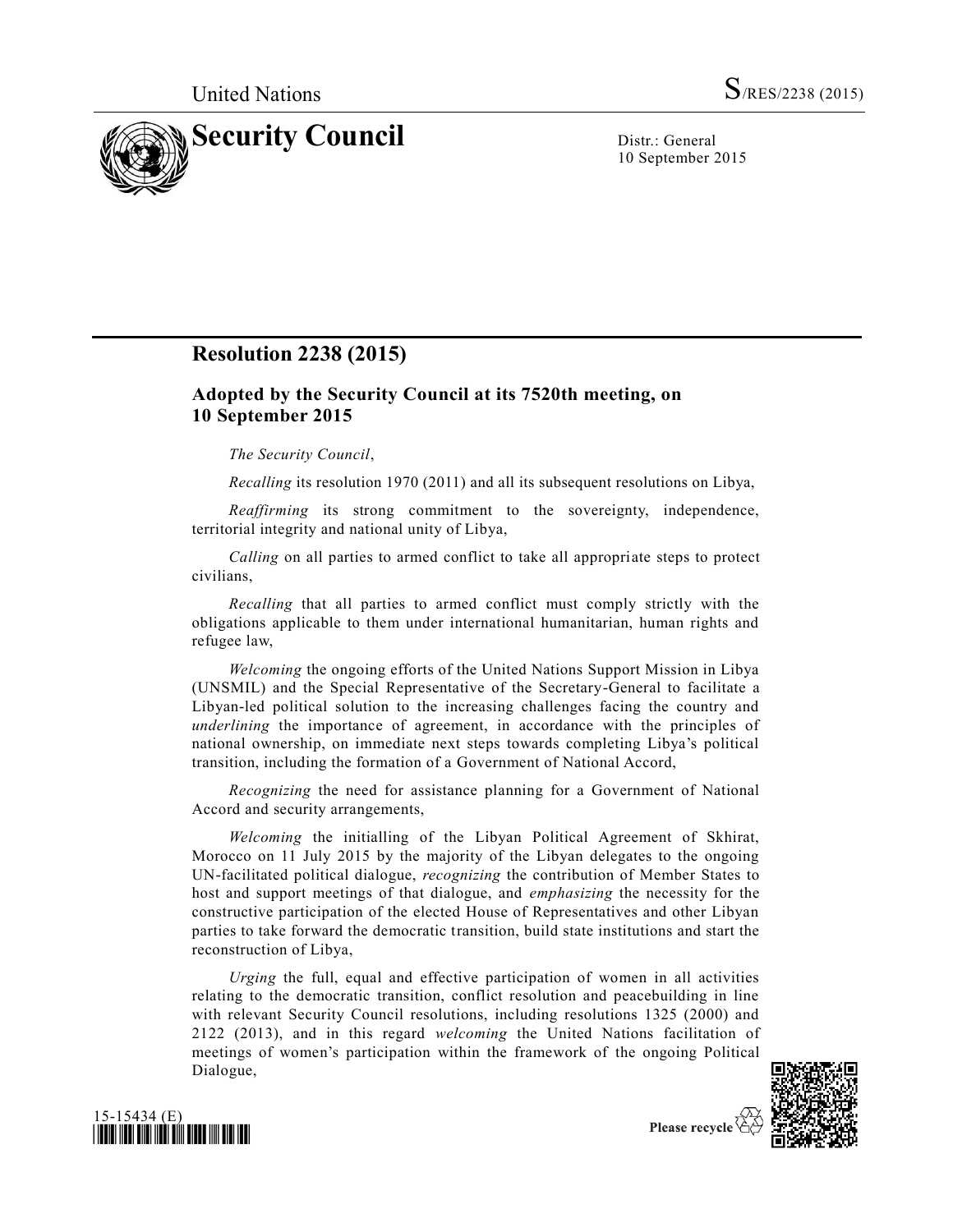*Welcoming* the efforts made by all participants in the UN-facilitated Libyan Political Dialogue and other tracks of the peace process, including the contributions of civil society, tribal leaders, local-level ceasefires, prisoner exchanges and the return of internally displaced persons,

*Reiterating* grave concern at the growing trend of terrorist groups in Libya proclaiming allegiance to Islamic State in Iraq and the Levant (ISIL) (also known as Da'esh) and the continued presence of other Al-Qaida-linked terrorist groups and individuals operating there, and *further reiterating* grave concern about the negative impact of their presence, violent extremist ideology and deadly actions in Libya, neighbouring countries, and the region, *reaffirming* the need to combat by all means, in accordance with the Charter of the United Nations and international law, including applicable international human rights, refugee and humanitarian law, threats to international peace and security caused by terrorist acts, and *recalling*, in this regard, the obligations under resolution 2161 (2014),

*Expressing* deep concern at the threat posed by unsecured arms and ammunition in Libya and their proliferation, which undermines stability in Libya and the region, including through transfer to terrorist and violent extremist groups, and underlining the importance of coordinated international support to Libya and the region to address these issues,

*Reaffirming* the importance of holding accountable those responsible for violations or abuses of human rights or violations of international humanitarian law, including those involved in attacks targeting civilians,

*Recalling* its decision in resolution 1970 (2011) to refer the situation in Libya to the Prosecutor of the International Criminal Court (ICC), *noting* the decision of the Pre-Trial Chamber dated 10 December 2014, and also *noting* the request of the Prosecutor to the Pre-Trial Chamber dated 30 July 2015 that Libya immediately surrender Saif Al-Islam Gaddafi to the Court,

*Further recalling* the arms embargo, travel ban, assets freeze and measures concerning illicit oil exports which were imposed and modified by resolutions 1970 (2011), 1973 (2011), 2009 (2011), 2040 (2012), 2095 (2013), 2144 (2014), 2146 (2014), 2174 (2014) 2213 (2015) (the Measures), and that the mandate of the Panel of Experts established by paragraph 24 of resolution 1973 (2011) and modified by resolutions 2040 (2012), 2146 (2014) and 2174 (2014) was extended until 30 April 2016 by resolution 2213 (2015),

*Encouraging* the Libyan authorities to continue to implement measures to increase transparency of government revenues and expenditures, including salaries, subsidies, and other transfers from the Central Bank of Libya, and *welcoming* the efforts of the Libyan authorities to eliminate the duplication of payments and to guard against the illegal diversion of payments, and *encouraging* further steps in this regard that ensure the long-term sustainability of Libya's financial resources,

*Emphasizing* the need for all parties to respect the relevant provisions of international humanitarian law and the United Nations guiding principles of humanitarian emergency assistance,

*Taking note* of the report of the Secretary-General on the United Nations Support Mission in Libya (UNSMIL) [\(S/2015/624\)](http://undocs.org/S/2015/624),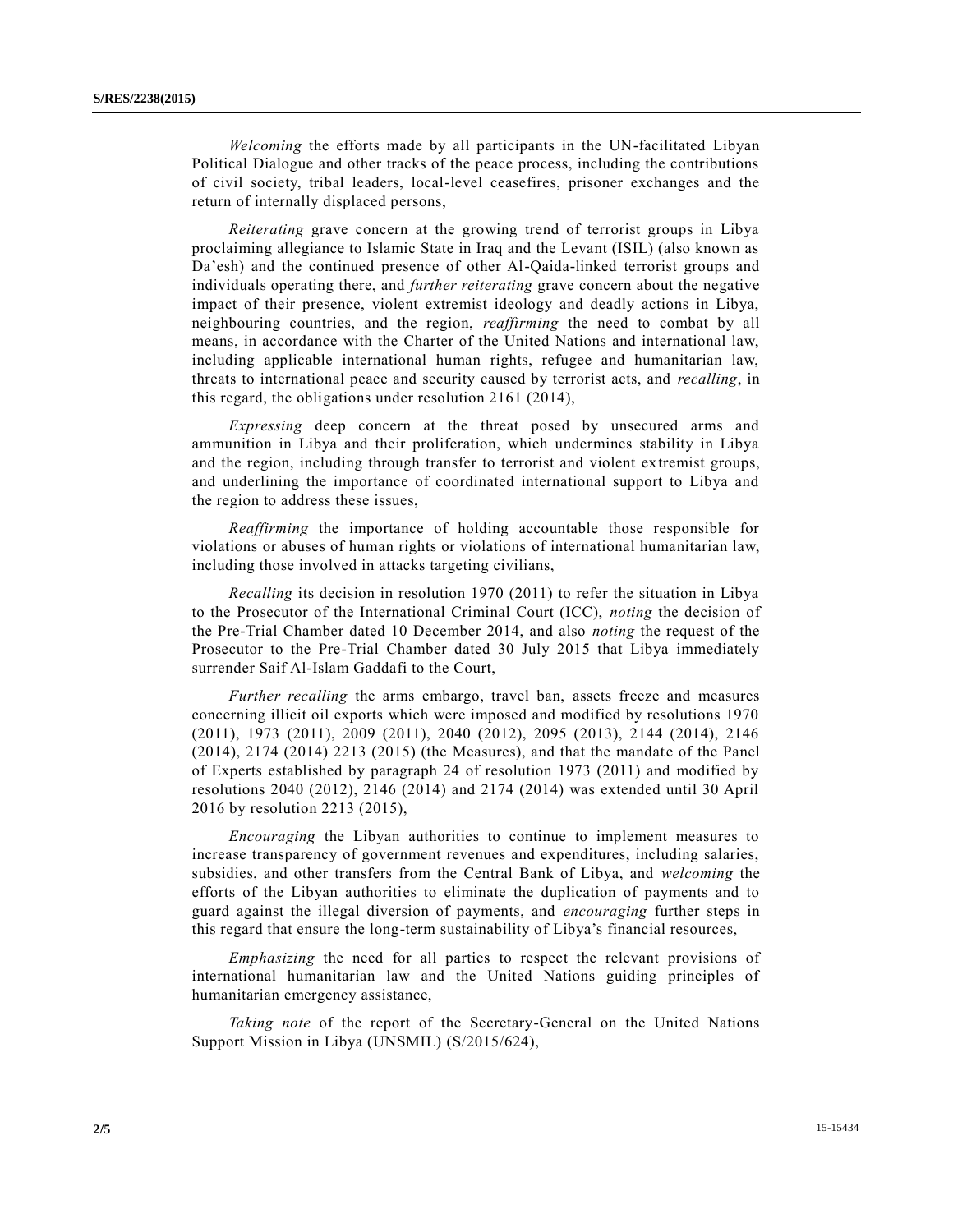*Taking note* also of the special report of the Secretary-General on the strategic assessment of the UN presence in Libya [\(S/2015/113\)](http://undocs.org/S/2015/113) including the recommendations on the configuration of the UN presence made therein,

*Taking note* of the final report of the Panel of Experts [\(S/2015/128\)](http://undocs.org/S/2015/128) submitted pursuant to paragraph 14 (d) of resolution 2144 (2014) and the findings and recommendations contained therein,

*Recalling* its determination in resolution 2213 (2015) that the situation in Libya constitutes a threat to international peace and security,

1. *Calls for* an immediate and unconditional ceasefire, *underscores* that there can be no military solution to the ongoing political crisis, and *urges* all parties in Libya to engage constructively with the efforts of UNSMIL and the Special Representative of the Secretary-General to finalise the Libyan Political Agreement;

2. *Calls for* the immediate formation of a Government of National Accord, and agreement on interim security arrangements necessary for stabilising Libya through the UN-facilitated Libyan Political Dialogue;

3. *Calls upon* all Member States to fully support the efforts of the Special Representative of the Secretary-General;

4. *Encourages* Member States, particularly in the region, to continue to urge all parties in Libya to engage constructively in the UN-facilitated dialogue and work quickly towards a successful outcome;

5. *Condemns* the use of violence against civilians and civilian institutions and continuing escalation of conflict, including attacks on airports, State institutions, and other vital national infrastructure and natural assets, and *calls for* those responsible to be held accountable;

6. *Expresses* its deep concern over the increased tensions and displacement of civilians resulting from violence between armed groups, including in the South of Libya, and *urges* all groups to exercise restraint and work towards local and national reconciliation initiatives;

7. *Calls upon* the Libyan government to promote and protect human rights, including those of women, children and people belonging to vulnerable groups, and to comply with its obligations under international law, and *calls for* those responsible for violations of international humanitarian law and violations and abuses of human rights, including sexual violence, to be held accountable;

8. *Condemns* cases of torture and mistreatment, and deaths by torture, in detention centres in Libya, *calls upon* the Libyan government to take all steps necessary to accelerate the judicial process, transfer detainees to State authority and prevent and investigate violations and abuses of human rights, *calls for* all Libyan parties to cooperate with Libyan government efforts in this regard, *calls for* the immediate release of all individuals arbitrarily arrested or detained in Libya, including foreign nationals, and *underscores* the Libyan government's primary responsibility for promoting and protecting the human rights of all persons in Libya, including those of African migrants and other foreign nationals;

9. *Expresses* concern that the situation in Libya is exacerbated by the smuggling of migrants and trafficking in persons from and through Libyan territory, and *expresses* grave concern at the recent proliferation of, and endangerment of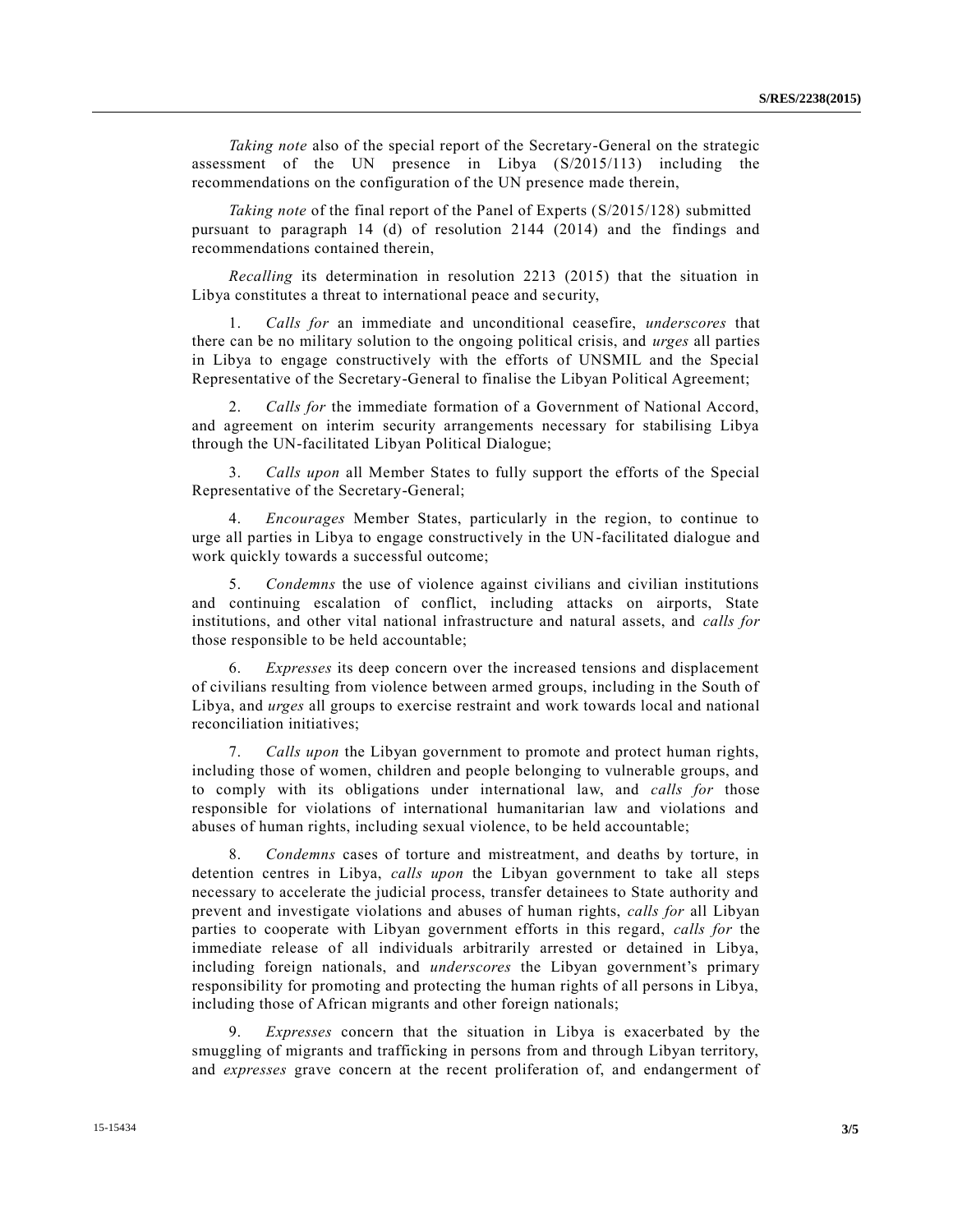lives by, the smuggling of migrants in the Mediterranean Sea, in particular off the coast of Libya;

10. *Calls upon* the Libyan government to cooperate fully with and provide any necessary assistance to the International Criminal Court and the Prosecutor as required by resolution 1970 (2011);

11. *Encourages* Libya and regional States to promote regional cooperation aimed at stabilization of the situation in Libya, to prevent former Libyan regime elements and violent extremist groups or terrorists from using the territory of Libya or such States to plan, fund or carry out violent or other illicit or terrorist acts to destabilize Libya or States in the region, and *notes* that such cooperation would benefit regional stability;

#### **United Nations mandate**

12. *Extends* the mandate of the United Nations Support Mission in Libya (UNSMIL) until 15 March 2016 under the leadership of the Special Representative of the Secretary-General, and *further mandates* UNSMIL as an integrated special political mission, in full accordance with the principles of national ownership, shall focus, as an immediate priority, through mediation and good offices, on support to the Libyan political process towards the formation of a Government of National Accord and security arrangements, through the security track of the UN-facilitated Libyan Political Dialogue, and further, within operational and security constraints, shall undertake:

(i) human rights monitoring and reporting;

(ii) support for securing uncontrolled arms and related materiel and countering its proliferation;

(iii) support to key Libyan institutions;

(iv) support, on request, for the provision of essential services, and delivery of humanitarian assistance and in accordance with humanitarian principles;

(v) co-ordination of international assistance;

13. *Requests* that the Secretary-General continue to maintain the necessary flexibility and mobility to adjust UNSMIL staffing and operations at short notice in order to support, as appropriate and in accordance with its mandate, implementation by the Libyans of agreements and confidence-building measures or in response to their expressed needs, and further *requests* the Secretary-General keep the Security Council informed prior to such changes to UNSMIL in his reports pursuant to paragraph 15 of this resolution;

### **Sanctions measures**

14. *Calls* upon all Member States to fully and effectively implement the aforementioned Measures, and *urges* the Libyan government to implement those Measures accordingly, in accordance with their obligations under the relevant resolutions and the Charter of the United Nations;